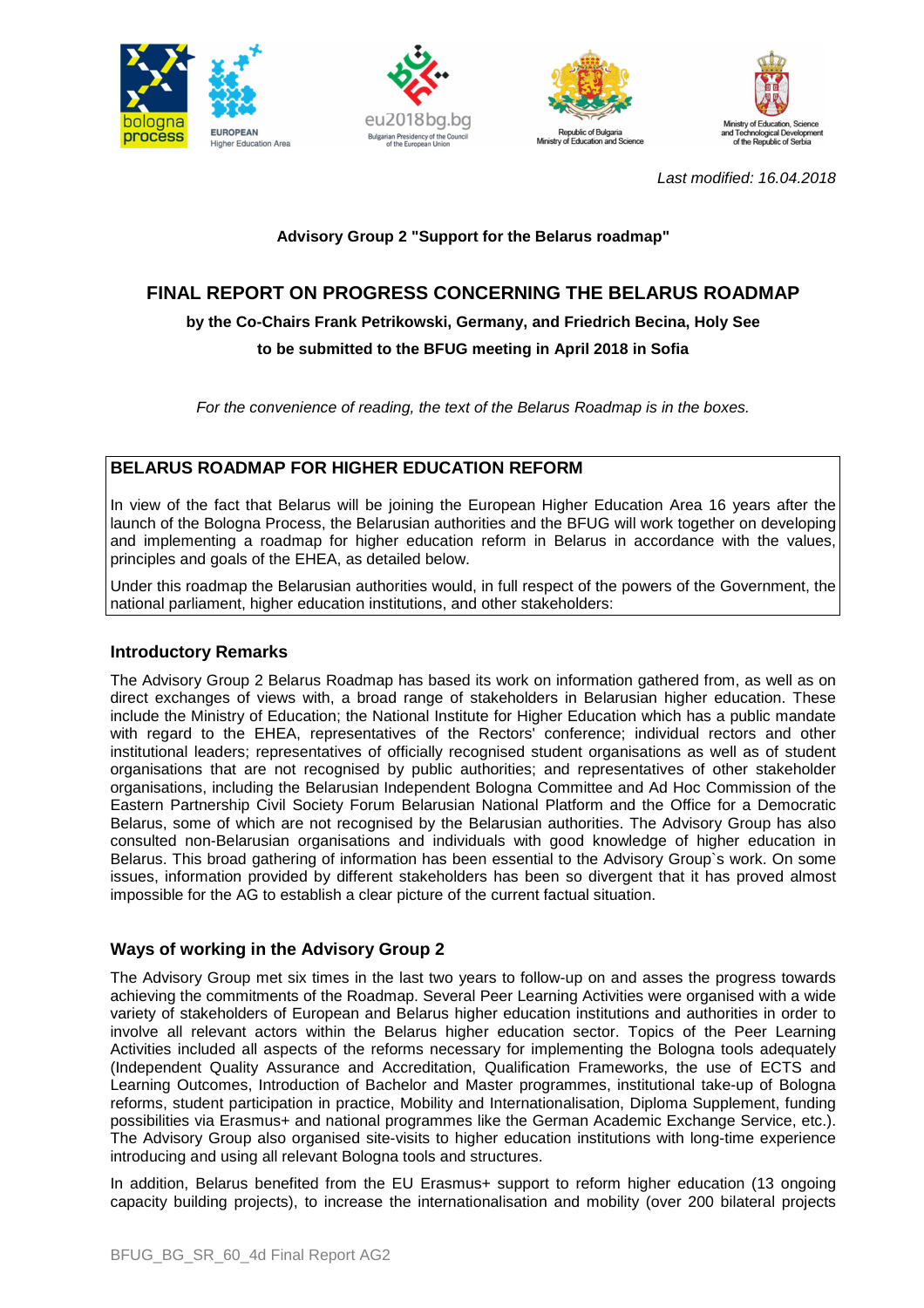supporting 1.400 individual academic exchanges), to increase awareness about Bologna tools and practices (2 technical assistance missions organised in October 2016 and April 2017).

## **Introduction to the Belarus higher education system**

Access to higher education in Belarus is normally at the age of 17 after graduating from the secondary school system after 11<sup>th</sup> grade: it is noted that Belarusian students access higher education at an earlier age than students in most EHEA-countries. A centralised higher education access exam in three subjects (depending on the subject a student wants to study) has to be passed. Depending on the results of the exam a study place will be offered. Studying in Belarus entails fee paying for the majority of students. Roundabout 40% of study places are state subsidised, so that students with best results in the access exam are offered a free of charge study place and a stipend. Central regulation of higher education and of curricula development is still predominant. During the course of the work of Advisory Group 2, it became obvious that there is still a confusion of concepts and terms of the Bologna Process. It became clear that generic Qualification Frameworks were rather understood as Occupational Standards Frameworks, that study programmes are seen as leading to a certain occupation, that quality assurance and enhancement was rather understood as quality control, that student-centred learning and teaching is still to be developed, and that ECTS was still considered primarily as workload and not as defined and assessed Learning Outcomes.

There have been several delays in the implementation and the set timelines of the Belarus Roadmap which will be elaborated in the separate chapters of this report.

In parallel with the work of the Advisory Group, a New Education Code was drafted by Belarus authorities. As its adoption was removed from the agenda of the Belarus Parliament late 2017, the exact changes that are likely to be included, especially those with relevance and conformity to the necessary Bologna reforms cannot be judged. References to the New Education Code in this report should be understood as referring to the latest version of which the Advisory Group was informed, prior to its withdrawal from consideration in Parliament.

Finally, the Co-chairs would like to underline, that not all reforms outlined in the Roadmap require a legal basis, but may and could be accomplished through sound institutional implementation and practice without legislative change.

### **Structural reforms**

### Qualifications framework

Commit to developing a National Qualifications framework compatible with the QF-EHEA.

Commit to establishing a timetable for this work and to identify a national steering group by the end of 2015 and to launch work on the NQF in the first half of 2016.

As part of this work, commit to introducing the three-cycle system on the agreed Bologna model, establishing a first degree of 180 - 240 ECTS credits and consequently to gradually phase out the remaining 5 year bakalavr degree, and subsequently measure student workload in ECTS, as stipulated in the revised ECTS Users' Guide.

### **Assessment:**

The draft Education Code of the Republic of Belarus (the latest one that the Advisory Group had access to) looks as if it is generally in line with the Bologna model and meets some of the Roadmap requirements concerning the introduction of a three cycle higher education system. Yet, the fact that the three cycle system was introduced while the two cycle system is still in place, substantively complicates the sound implementation of the Bologna model. Currently, two systems run in parallel and it is unclear how long and to what extent this situation is intended to last. In several countries, a limited number of study programmes – medicine is a typical example – is not organised according to the three cycle system. However, in Belarus, the exceptions to the three cycle system are more numerous and the timetable of further reforms is uncertain. It still remains unclear when the revised Education Code will be adopted and how the BA and MA-cycles will be linked to the NQF.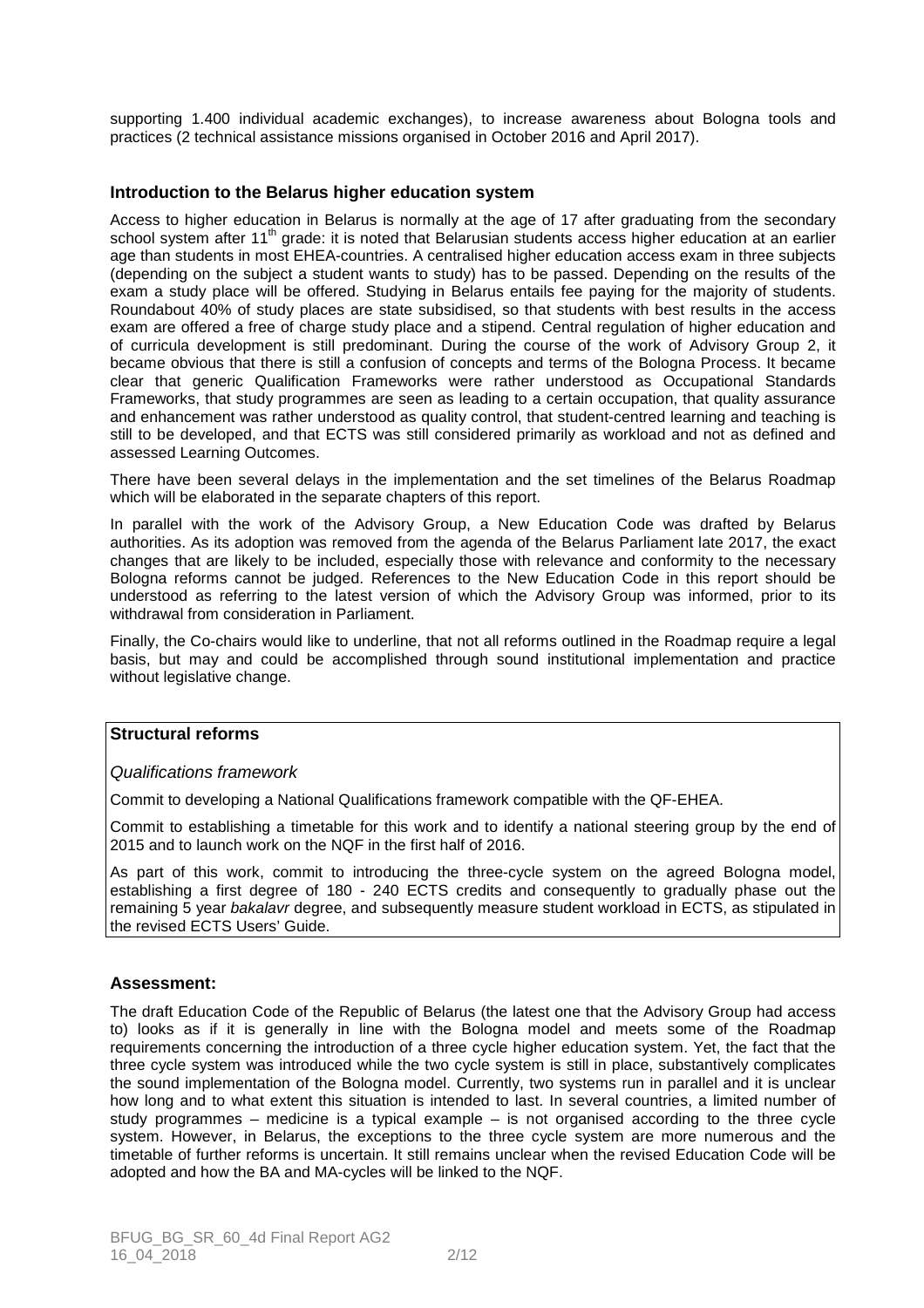National qualification framework (NQF): The NQF is not yet in place. The new Education Code does not mention the NQF and also does not mention programmes that are referenced to the NQF. The adoption of NQF has been postponed. A national consultation with stakeholders has been conducted in 2017. The draft qualification frameworks presented to the advisory group was rather an occupational standards framework than a qualification framework outlining generic competences laid down along the Dublin Descriptors.

#### Remaining tasks:

- Discussion of the NQF details,
- Setting of a concrete adoption date and
- Referencing higher education qualifications to it.
- **ECTS:** It is claimed that the ECTS system is applied in Belarusian HEIs, though ECTS credits are not explicitly mentioned in the draft Education Code. The previous credit system is used in parallel. So far, ECTS, which is called "cumulative points" in Belarus, is solely understood as reflecting contact hours and workload. One "cumulative point" equals to 36-40 working hours by a student, which is far more than the typical ECTS range in the EHEA (26-30 hours). Accumulation and transfer functions of ECTS credits are not employed. The Learning Outcomes concept has not yet been introduced. The 2015 ECTS User´s Guide is translated into Russian and is available to HEIs.

#### Remaining tasks:

- Speeding up the transition and development of documents for higher education institutions to facilitate the process of creating new programs by using ECTS and Learning Outcomes appropriately.
- Make the ECTS User´s Guide (2015) known to all in charge of creating study programmes and accreditation.
- Training of higher education institutions academic and administrative staff has to be foreseen for proper implementation.
- **Three cycle higher education system:** The draft Education Code from 2017 introduces shorter Bachelor programmes of up to 4-4.5 years (240-270 ECTS). The goal is to increase the number of 4 year programmes, introduce 1-2 year Master programmes and to decrease long cycle programs (some up to 6 years). Each university has the right to handle the transition in its own way, taking advice from the local employers into account.

Following the Roadmap, the New Code introduces a three cycle higher education system by mentioning the terms "bachelor" and "master" but at the same time preserves the term "specialist". By sticking to both models, the New Code complicates the incorporation of the Bachelor-/Master-system.

Concerning the doctoral qualification/third cycle, there are different levels of doctoral studies (aspirantura/adjunktura and doctoral studies) and two types of research qualifications (candidat nauk and doktor nauk).

Currently the third cycle is a separate level under the responsibility of the Ministry of Education as it is funded by the Ministry. There are two types of degrees awarded: diploma of candidate of sciences (after the examinations, before thesis defence) and diploma of researcher which is approved by an Accreditation Committee after the thesis defence.

### Quality assurance

Commit to establishing, by the end of 2017, the legal basis for an independent quality assurance agency in conformity with the European Standards and Guidelines.

By the end of 2015, develop a timetable for establishing this agency.

Through the BFUG, invite foreign quality assurance experts to advice on the timetable and plans for establishing the agency as well as on the process leading to it being established.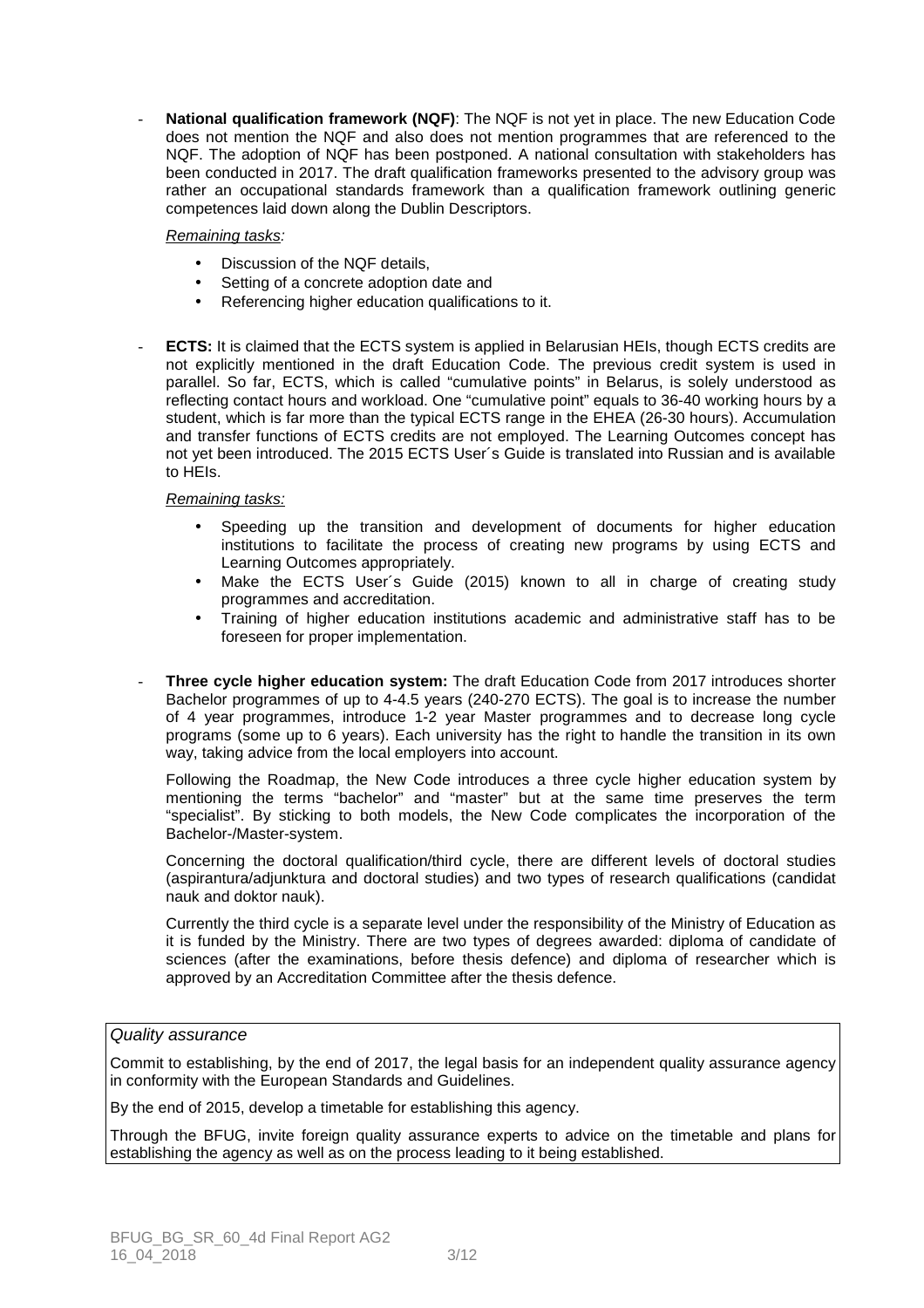# **Assessment:**

A crucial part of the Bologna Process is the establishment of an internal and external quality assurance system in line with the ESGs, where an essential element is an independent quality assurance agency, whose task is implementation of both quality assurance (in a form of evaluation, audit, accreditation etc.) and quality enhancement activities.

In Belarus, the concept of quality assurance is still predominantly understood as/limited to quality control and remains completely in the hands of a unit which is part of the Ministry of Education. The Belarus members of the Advisory Group reported that concept of an independent quality assurance agency is still debated, still not clear and questioned, and has therefore not been reflected in official documents yet. The draft Education Code does not foresee the establishment of an independent quality assurance agency, nor does it mention the Standards and Guidelines for Quality Assurance in the European Higher Education Area (ESG) as a commonly agreed set of principles. There is also no reference to the ESGs in the draft Education Code or in policy documents of which the Advisory Group is aware, nor is there any mention of the need to constantly engage in support and development of quality culture within institutions. Quality is mainly understood as conformity to educational standards for study programmes or management standards such as ISO (certification of quality management systems is popular with Belarus higher education institutions).

There have been several occasions when quality assurance experts from abroad took part in the Peer Learning Activities in Belarus, enabled by the financial support from the Council of Europe and the European Commission. Presentations were made on various topics, including ESG, individual country experiences, as well as more general overviews of how external quality assurance is set up in other European countries. To the best of Advisory Groups knowledge, no experts were invited to advice concretely on the timetable for the establishment of an independent quality assurance agency, or to review any draft documentation pertaining to evaluation criteria, methodologies and similar matters.

#### Remaining tasks:

- Provision of legal basis for the establishment of an independent quality assurance agency that distinguishes assurance activities and quality enhancement activities.
- Drafting of a package of legal documents for implementation of external quality assurance in line with ESG.
- Raising awareness of ESG and its application within higher education institutions.
- Capacity development of an independent quality assurance agency staff.
- Piloting new evaluation procedures.

### **Recognition**

By the end of 2016, review legislation and practice with a view to identifying any modifications needed to bring them into conformity with the obligations undertaken by Belarus as a State party to the Lisbon Recognition Convention.

By the end of 2017, implement any required modification of practice that does not require amending legislation.

By the end of 2017, develop a timetable for the implementation of required legislative modifications.

## **Assessment:**

The Belarusian Centre of the European Network of Information Centres (ENIC) has been peer reviewed by the ENIC/NARIC of Belgium (Flanders) and the feedback provided was positive. It is an active member of the ENIC Network and contributes to its activities.

The draft Education Code mentions the terms "recognition", "equivalence" and "compliance". The predominant logic in recognition procedures in Belarus is still to assess "equivalence" of qualifications and not to follow the logic of the Lisbon Recognition Convention of substantial difference and of recognising unless a substantial difference can be demonstrated. Therefore, it is important to clearly state that recognition is granted unless substantial difference according to agreed five elements to the qualification (level, quality, workload, profile, and learning outcomes) is identified. Belarus authorities assess foreign qualifications on a case by case basis but do not take NQF-referenced qualifications or ECTS of study programs into account. Although the draft of the Education Code gives more leverage to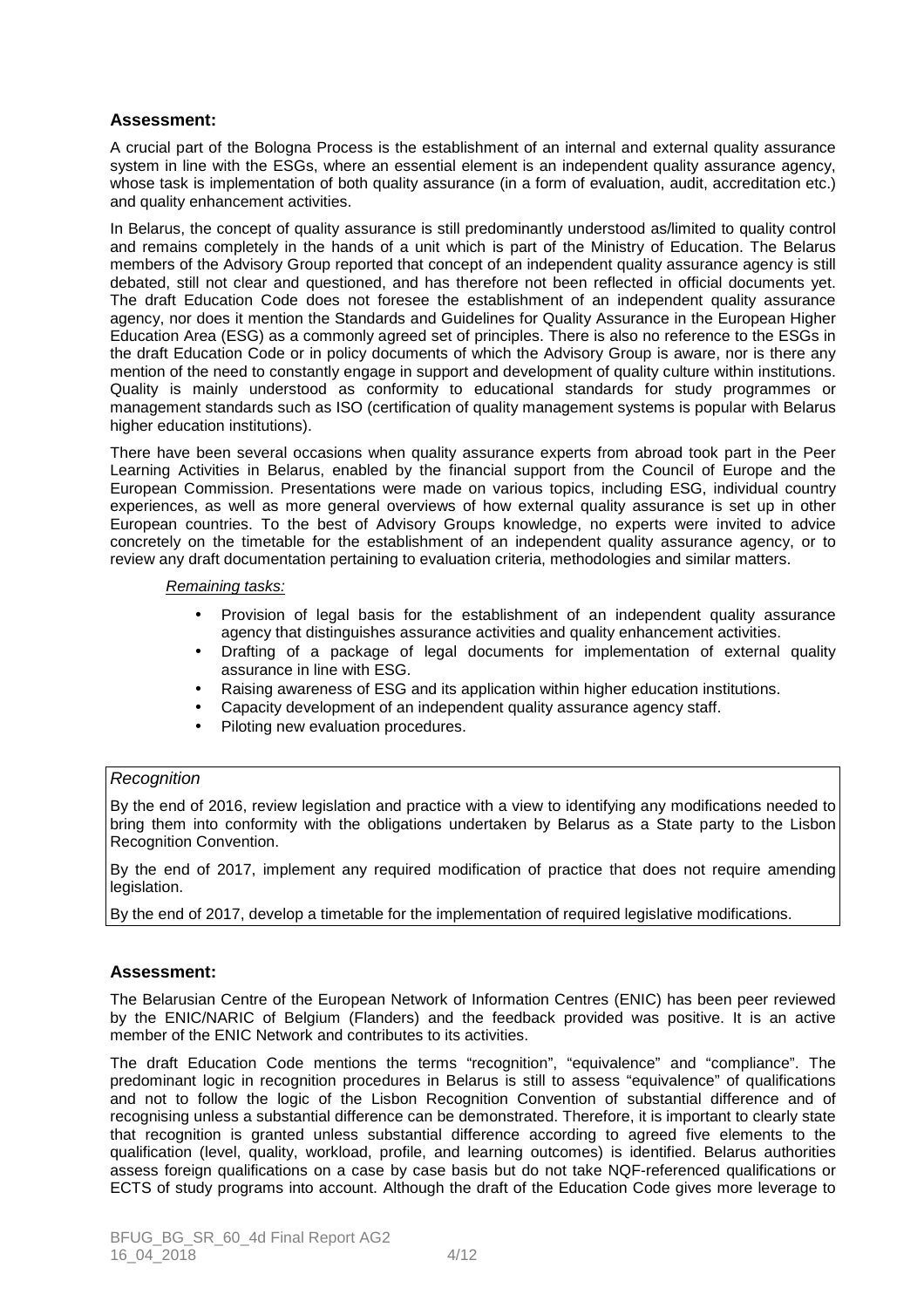higher education institutions concerning the recognition and determination of the study duration, the Code still does not link this procedure to ECTS credits nor to learning outcomes.

Moreover, the New Education Code does not mention the Lisbon Recognition Convention (LRC), which is the legally binding international convention to be applied in EHEA of which Belarus is a party.

Recognition practice should therefore evolve to be fully in line with the LRC, its subsidiary texts, and make use of good practices as in the EHEA using the European Area of Recognition (EAR) and EAR-HEI-Manual.

#### Remaining tasks:

- Recognition decisions should be fully based on the LRC.
- The modification and creation of study programs should be left to higher education institutions (at the moment 35-40% of the core curricula defined by Associations).
- To do this, all Bologna tools need to be implemented appropriately (BA/MA, NQF, ECTS, external QA). This of course is rather a governance than a recognition issue.

#### Transparency instruments

By the end of 2015, develop a plan to implement ECTS in accordance with the revised ECTS Users' Guide by the end of 2017, with a strong focus on learning outcomes, curriculum design, delivery as well as assessment and applied to mobility programmes.

By the end of 2017, develop a plan to issue the Diploma Supplement in the format developed by the Council of Europe, the European Commission and UNESCO to all students automatically, free of charge and in a widely spoken language (other than Russian).

### **Assessment:**

The establishment and the development of certain transparency instruments are ongoing. Belarusian partners stated to have started to incorporate the ECTS into its higher education system making use of the ECTS Users' Guide. Also the development and adaption of curricula and academic mobility has started but not yet coherently and globally for all higher education institutions.

The automatic and free of charge delivery of the Diploma Supplement in a widely spoken language other than Russian is not conducted systematically across all higher education institutions. (Students still have to make efforts to ensure receiving their Diploma Supplement). The draft Education Code does not guarantee an automatic and free of charge issuance of the Diploma Supplement.

#### Remaining tasks:

- Provision of legal basis for automatic and free of charge delivery of the Diploma Supplement in a widely spoken language other than Russian.
- Speeding up the implementation of ECTS, adaptation of curricula and academic mobility.

### **Mobility of higher education staff and students and internationalisation**

In autumn 2015, launch work on a plan to facilitate, develop and diversify the international mobility of staff and students to as well as from Belarusian higher education institutions. Such a plan would be expected to include changes to the current system of mobility permits, to allow longer periods of mobility within the EHEA for both staff and students, without ministerial approval. The plan should be completed by the end of 2016 and should outline policy measures as well as any required legislative measures required to increase and diversify academic mobility from Belarus to its partners in the EHEA. Any required legislative measures should be introduced by mid-2017.

### **Assessment:**

The international mobility of staff and students is a stated goal of the Belarussian authorities. Students are eligible to study abroad provided they can demonstrate above average grades and if they have the signed approval of the rector of their higher education institution. The real issue is the actual use of this formal regulation. In the best of cases, it is an unnecessarily complicated system that risks creating bureaucracy and slowing down applications. In the worst of cases, the system has the potential of being used to sanction students and staff perceived as "problematic". Even if it has proved impossible to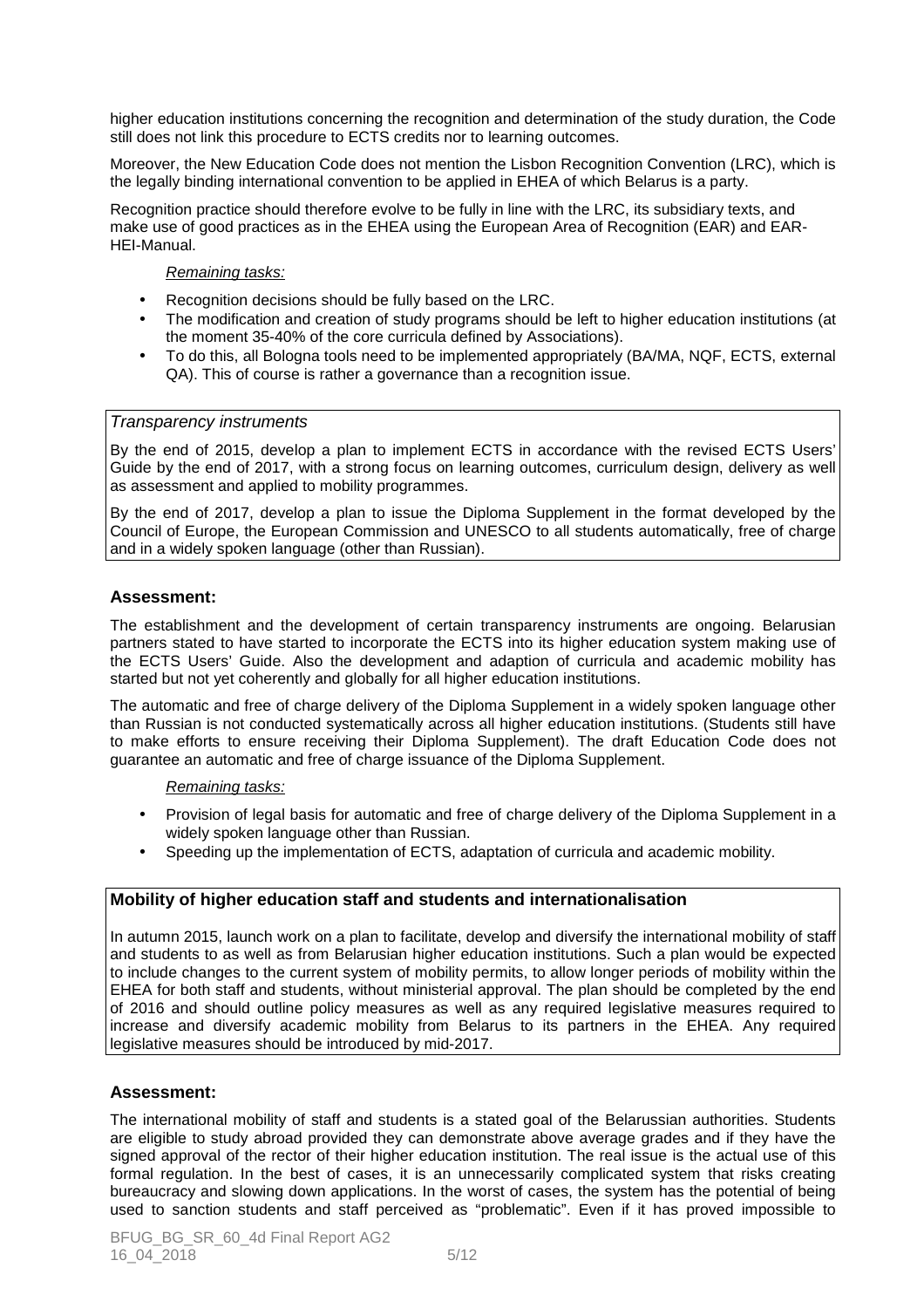establish whether the system is used in this way, the potential use is of concern. We recognise the need to plan the absences of staff in order to ensure teaching schedules but nevertheless take note of concerns expressed by stakeholders that this regulation may also be used to punish staff who may be perceived as problematic. The fact that students do not have to receive the approval of the Ministry of Education anymore is only a minor progress considering the necessary approval from the rector of a higher education institution.

Based on the first Erasmus+ feedback, it appears that students are facing problems in the recognition of their study abroad. Recognition of learning outcomes is not yet in place, since programmes are not using learning outcomes. So far, ECTS credits have not been recognised even if a learning agreement has been signed between sending and receiving higher education institutions prior to the study time abroad.

#### Remaining task:

Find better and more efficient administrative arrangements that encourage mobility while ensuring that legitimate administrative concerns are met, and that reduce the potential for using the system to punish students and staff perceived as problematic – or may give the impression of doing so.

## **Lifelong learning and the social dimension of higher education**

By the end of 2015, develop a plan for the recognition of prior learning and implement the plan by the end of 2017.

By the end of 2016, review the obligation for students whose education is financed by public funds to accept work placements on graduation with a view to limiting it to specific professions for which there is a significant unmet need in the country and taking into account practice in other European countries.

By the end of 2017 review the criteria for financial support for students with a view to ensuring social equity unaffected by applicants' gender, race, colour, disability, language, religion, political or other opinion, national, ethnic or social origin, association with a national minority, property, birth or other status.

## **Assessment:**

The draft Education Code does not introduce any legislative changes concerning the work obligation for students whose tuition fees are covered by public funds. Students who studied with the support of public funds still have to accept work placements for two years upon graduation regardless of whether they are specialised in the assigned job or not. Some countries have a similar system for very specific professions or study programmes. Military higher education would be a typical example – officer students are often obliged to work in the armed forces for a given period or to reimburse the costs of their education. In some countries, medical doctors and dentists are required to work in peripheral areas of the country for a given period of time. In the case of Belarus, however, the work obligation is general for any students whose studies have been financed by public funds. The Advisory Group is not aware of any similar, generalised work obligation tied to public funding in any other EHEA country. Even if the Advisory Group notes that the Belarusian authorities argue that the system is intended to offer graduates assistance in obtaining initial employment, the Advisory Group finds it difficult to compare this system to career counselling that is now common in many European universities. The Advisory Group, in effect, questions whether this system is in accordance with the fundamental values upon which the EHEA builds and also whether the system is in fact an efficient way of ensuring that peripheral areas benefit from a highly educated labour force. Incentives would seem to be a more efficient solution than enforcing obligations. The Advisory Group has been unable to determine whether allegations of the system being used to punish students perceived as problematic are in fact true, but it recognises that the system has the potential of being used in this way – or of giving the impression of being so used.

#### Remaining task:

• As the freedom of choosing one´s profession is a fundamental right in Europe, the obligatory work placement system should be reviewed and changed in accordance to the Roadmap.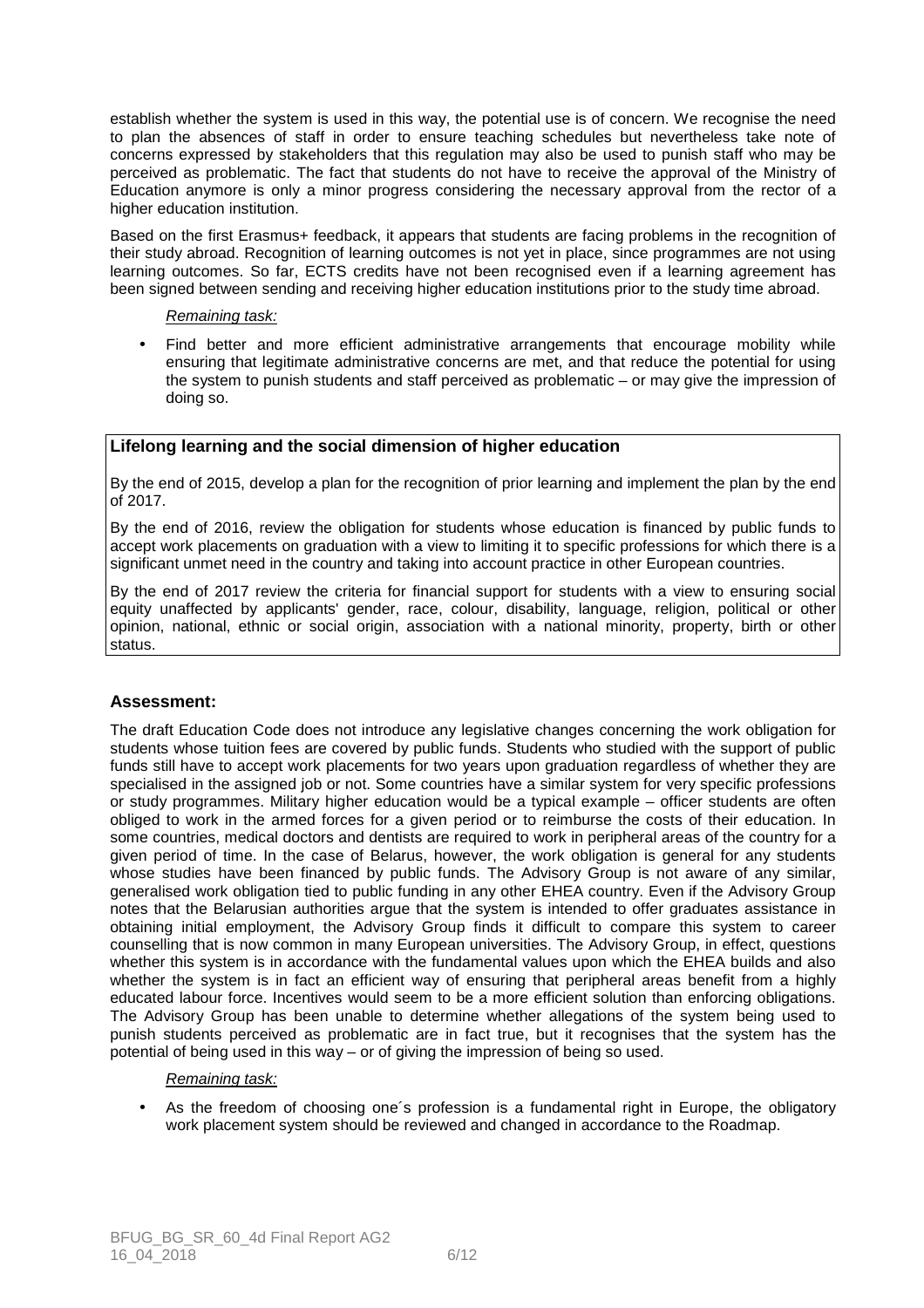## **Fundamental values of the EHEA**

Implement the commitments made by the ministers at their meeting in Yerevan, as stipulated in the Yerevan Ministerial Communiqué.

By mid-2017, the Ministry will conduct an analysis of national legislation and submit to Parliament proposals for required measures to incorporate the principles of the Magna Charta Universitatum and Council of Europe recommendation Rec/CM(2012)7 on the public responsibility for academic freedom and institutional autonomy.

By mid-2016, develop a plan detailing legislative and policy measures aimed at enabling students and staff to organise freely and to register their organisations. By mid-2017, introduce any required legislative measures.

## **Assessment:**

The draft Education Code mentions neither the terms "academic freedom" nor "institutional autonomy". Moreover, the draft Education Code fails to elucidate the fundamental students' or academic staff rights while it also does not explicitly restrict these rights.

Concerning the legislative measures regarding students' and staff rights to register independent organisations, the draft Education Code does not mention any relevant governance models (e.g. academic councils, etc.). The draft Education Code does not provide any information on the election of student or staff representatives.

The practice of direct Presidential or governmental responsibility for appointing and dismissing higher education leaders is not compatible with the values of the EHEA, and of democratic higher education1.

There is no structured consultation with stakeholders (students, staff, employer organisations, trade unions) on higher education reform.

Consequently, there are no significant improvements in the higher education institutional, organisational autonomy of staff or students.

 $\overline{a}$ 

<sup>&</sup>lt;sup>1</sup> Rectors of public higher education institutions are appointed by departmental ministers (for HEIs that are within departmental subordination) upon the agreement of the President of the country. The President directly appoints only rector of the Belarusian State University and Academy of Public Administration under the Aegis of the President of the Republic of Belarus. Rectors of private higher education institutions are appointed by the Minister of Education on the proposal of the founder of a private HEI.

Rectors of public higher education institutions are dismissed from their position by departmental ministers (for HEIs that are within departmental subordination). The President of the country directly dismisses from their position only the rector of the Belarusian State University and Academy of Public Administration under the Aegis of the President of the Republic of Belarus. Rectors of private higher education institutions are dismissed from their position by the Minister of Education on the proposal of the founder of a private HEI.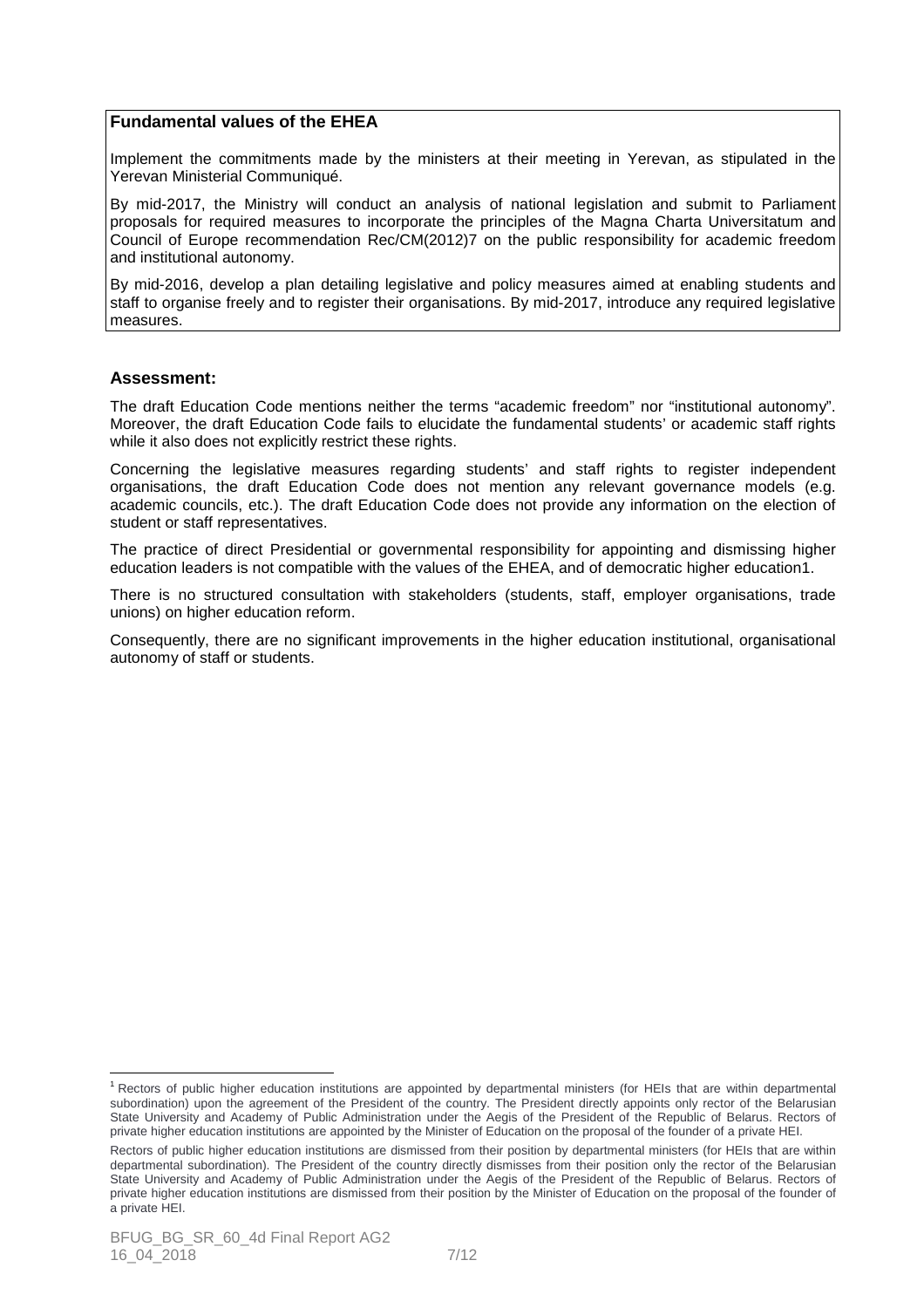### **Implementation**

Commit to providing the necessary data for the 2018 Implementation report, in the format and by the date that will be determined by the BFUG.

Commit to appointing a contact person for the 2018 Implementation report exercise. The contact person will coordinate the gathering of information for Belarus and will ensure that all information quested is provided in English within the deadlines stipulated by the BFUG. The contact person should have a good knowledge of English orally and in writing.

## **Participation in the work programme**

Appoint a delegation of 1-3 members to the BFUG with good working knowledge of English. It will attend meetings of the BFUG and will ensure continuity in its representation throughout the work period.

Ensure participation in relevant seminars and peer learning activities and is welcome to nominate candidates for working groups in the 2015 – 18 EHEA work programme.

## **Cooperation with the BFUG**

This roadmap will be implemented by the Belarusian authorities and stakeholders in cooperation with the BFUG. The BFUG will appoint a coordination group of members and consultative members that will facilitate cooperation, seek to identify possible partners for developing specific policy areas, and advice the BFUG on progress in the implementation of this road map. The Belarusian authorities will facilitate the work of this group and provide a contact person or contact group for this work. The coordination group will, among others, cooperate with the Belarusian delegation to the BFUG. The coordination group and Belarus will meet at least twice a year to discuss developments. The coordination group will report back from these meetings to the BFUG.

## **Assessment: Fulfilled**

## **General Assessment**

The Roadmap will not be fulfilled by 2018. Some limited progress has been made in individual areas of the Roadmap, but the overall understanding of the interplay and interdependence of Bologna tools (BA, MA, PhD, NQF, Quality Assurance, ECTS, learning outcomes, Diploma Supplement etc.) still needs to be developed. Some major requirements of the Roadmap are still to be implemented and the lack of progress concerning the fundamental values of education such as academic freedom, autonomy and the establishment of student unions remains as an important task. There are still efforts needed when it comes to student mobility, the setting up of an independent quality assurance agency and a sound implementation of a national qualifications framework. Also the obligatory work placement system needs to undergo significant changes in order to meet the requirements of the Roadmap.

In response to the work of the Advisory Group and its draft report, the Ministry of Education of the Belarus wrote an official letter dated November 3<sup>rd</sup> 2017 (letter enclosed), stating: "The roadmap has been implemented and is being implemented on the basis of the authority and powers of the Ministry of Education. In most cases the Ministry of Education can initiate creating or amending laws, however, the power of adopting them belongs to the Parliament. Bearing that in mind, Belarus doesn´t want to possess a special status in reference to evaluating the implementation. We´d like to maintain a constructive dialogue within the framework of the cyclic procedure or any other procedure proposed by AG 3, which will be applied to other countries that face issues of insufficient implementation."

Statements to the same effect were made by the Belarusian member of the Advisory Group at its final meeting. The discussion showed, however, that other members of the Advisory Group did not share this view.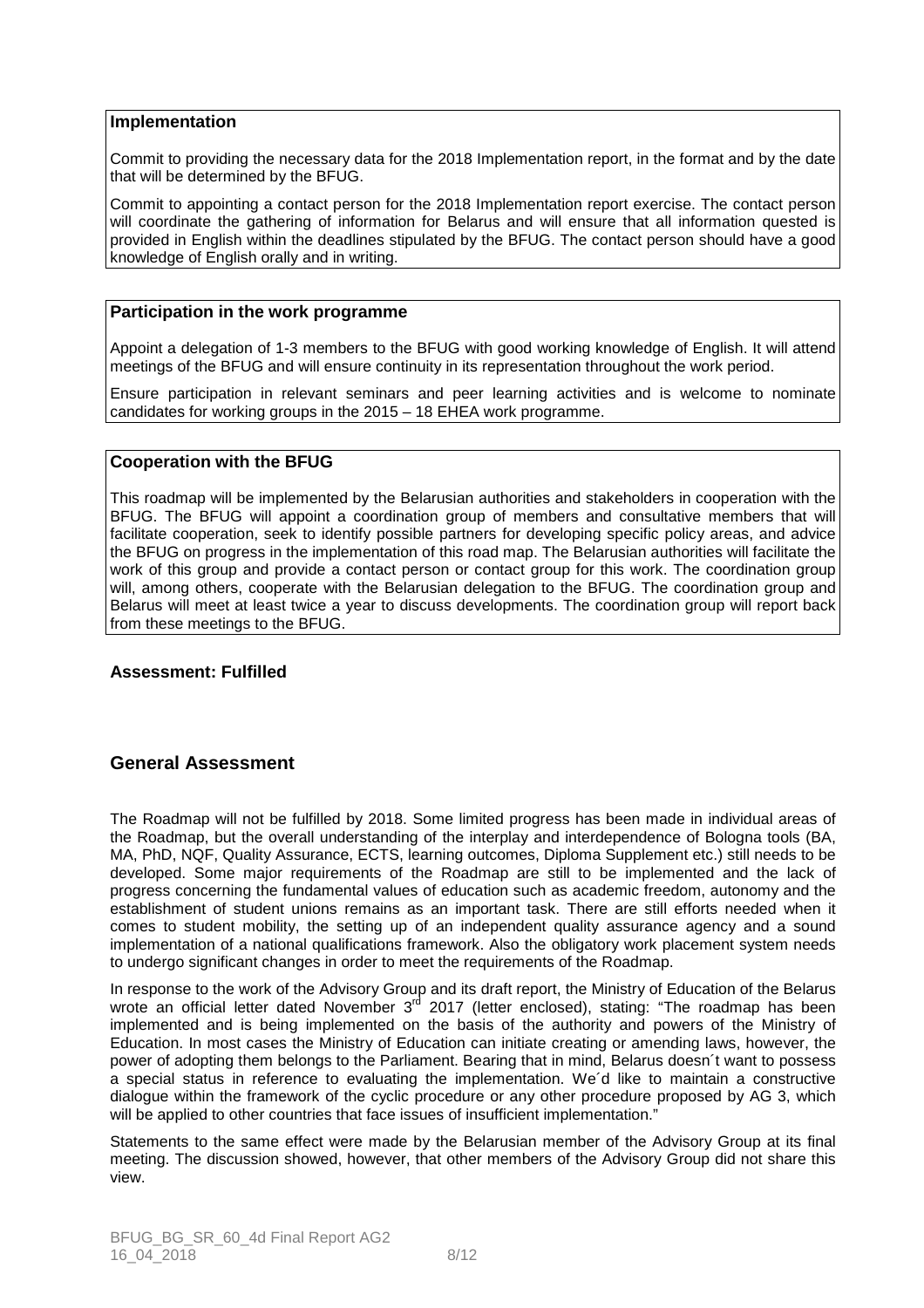## **Recommendation by the Co-Chairs concerning the follow-up of the Belarus Roadmap**

The Co-Chairs plead for a specific support procedure for Belarus that includes a clear mandate to address all still not achieved commitments of the Belarus roadmap until 2020, especially the adoption of a National Qualifications Framework, the establishment of an independent Quality Assurance Agency, the automatic, free of charge delivery of the Diploma Supplement in a widely spoken language other than Russian, the support for academic freedom and institutional autonomy, a review of the obligation for students whose education is financed by public funds to accept work placements on graduation, the right for students and staff to register independent organisations.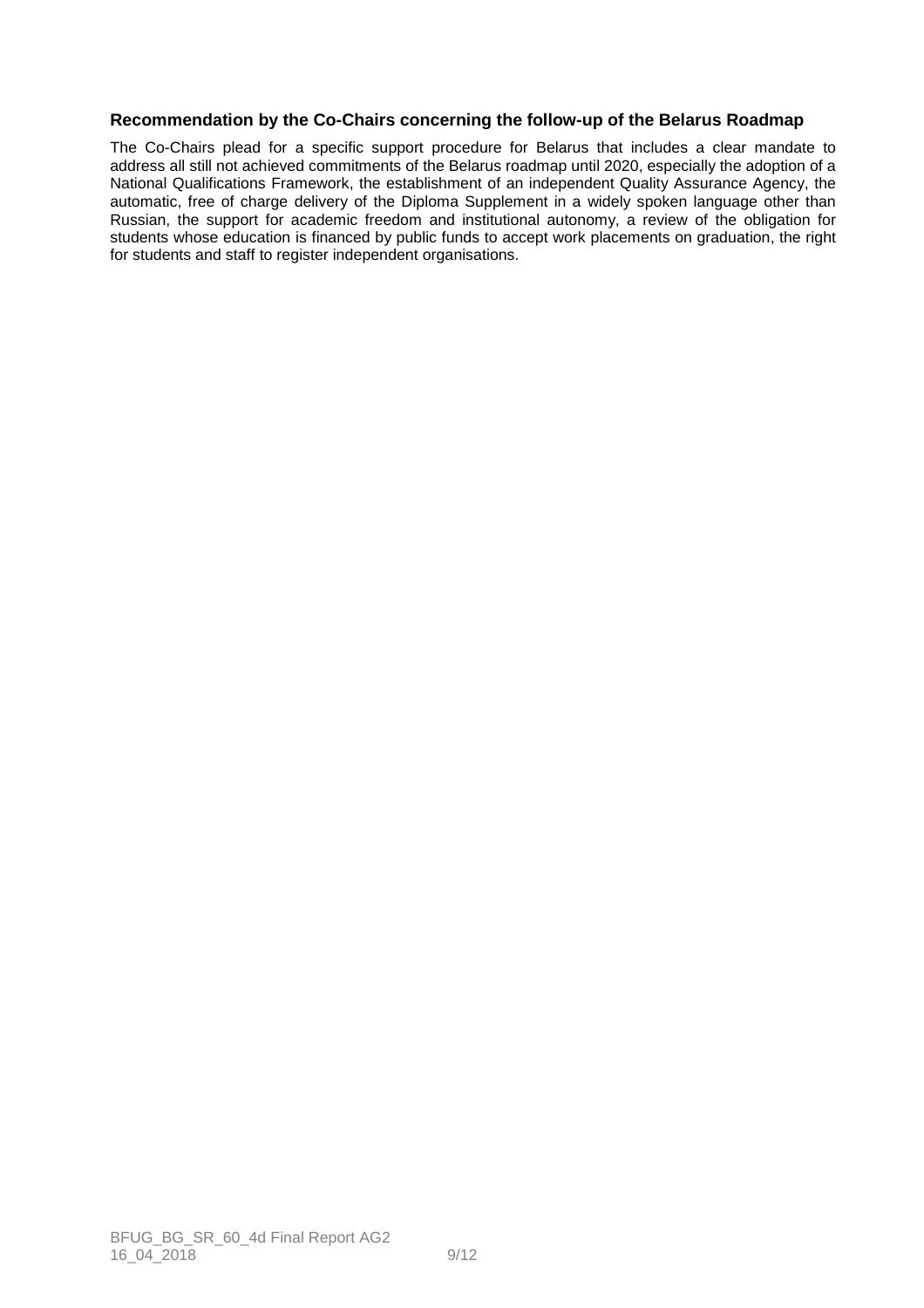# **List of events in the framework of Advisory Group 2 Belarus Roadmap**

AG 2 meetings and Peer Learning events: 19/01/2016 – Chisinau 2-3/06/2016 – Minsk PLA on introduction of BA-MA-Programs, Quality Assurance, ECTS and Learning Outcomes 4-5/10/2016 – Rome PLA on quality assurance, site-visit to QA-agency 24-25/01/2017 – Berlin PLA with 60 rectors from Belarus with site-visits to the Technical University and Humboldt University in Berlin April 2017: Contact Seminar with 60 representatives from German and Belarus Universities. 18/05/2017 – Minsk Conference with 200 participants from over 16 Bologna countries on Bologna Implementation 18-19/10/2017 Rome Several national Seminars, Peer Learning Activities organised by Belarus authorities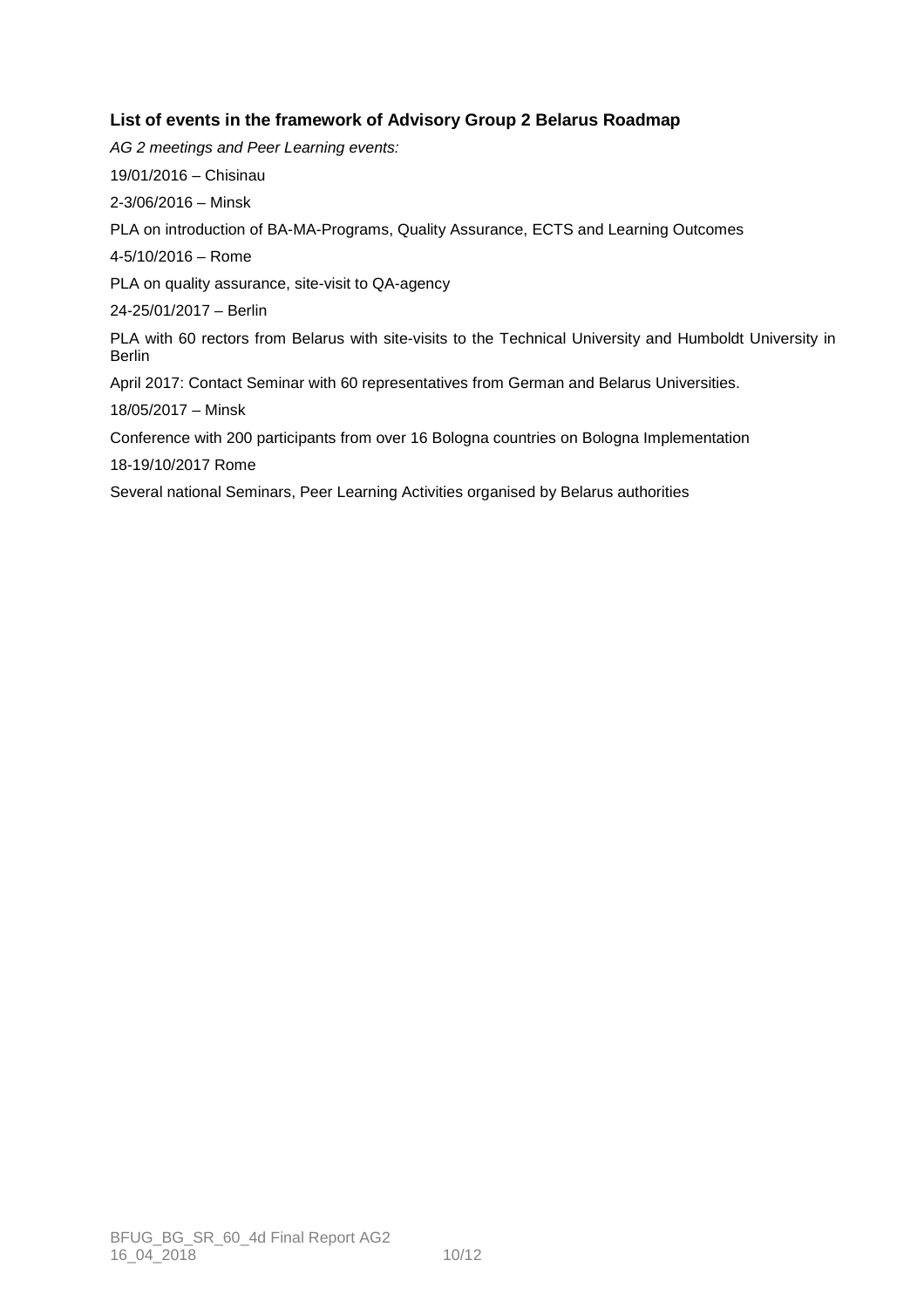## **List of participants in the meetings of Advisory Group 2 Belarus Roadmap**

#### Chisinau (Moldova), 19 January 2016

Belarus Elena Betenya Council of Europe Sjur Bergan<br>EI/ETUCE Jens Vraa-J ESU Liva Vikmane European Commission Kamila Partyka European Commission Adam Tyson European Commission Margaret Waters France Patricia Pol Holy See Friedrich Bechina Iceland Una Vidarsdottir Latvia **Andrejs Rauhvargers**<br>
Lithuania **Aureliia Valeikien**ė Poland Maria Bołtrusko<br>Romania Madalina Matei Romania<br>
United Kingdom<br>
Rebecca Robins **BFUG Secretariat** BFUG Secretariat Nina Salden

Jens Vraa-Jensen Aurelija Valeikienė Rebecca Robinson<br>Francoise Profit

#### Minsk (Belarus), 2-3 June 2016

| <b>Belarus</b>             | Igor Titovich       |
|----------------------------|---------------------|
| <b>Belarus</b>             | Alexander Rytov     |
| <b>Belarus</b>             | Elena Betenya       |
| <b>Council of Europe</b>   | Sjur Bergan         |
| ESU                        | Liva Vikmane        |
| <b>European Commission</b> | Kamila Partyka      |
| France                     | Patricia Pol        |
| Germany                    | Frank Petrikowski   |
| <b>Holy See</b>            | Friedrich Bechina   |
| Iceland                    | Una Vidarsdottir    |
| Lithuania                  | Aurelija Valeikienė |
| Romania                    | Madalina Matei      |
| United Kingdom             | Rebecca Robinson    |
| <b>BFUG Secretariat</b>    | Francoise Profit    |

#### Rome (Italy), 4-5 October 2016

| <b>Belarus</b>             | Elena Betenya           |
|----------------------------|-------------------------|
| <b>Belarus</b>             | Alexander Rytov         |
| <b>Belarus</b>             | Sergey Romanuik         |
| <b>Council of Europe</b>   | Sjur Bergan             |
| ESU                        | Līva Vikmane            |
| <b>European Commission</b> | Kamila Partyka          |
| Eurydice                   | David Crosier           |
| France                     | Patricia Pol            |
| Germany                    | Frank Petrikowski       |
| <b>Holy See</b>            | Friedrich Bechina       |
| Iceland                    | Una Vidarsdottir        |
| Lithuania                  | Aurelija Valeikienė     |
| Romania                    | Mădălina Matei          |
| <b>BFUG Secretariat</b>    | <b>Françoise Profit</b> |